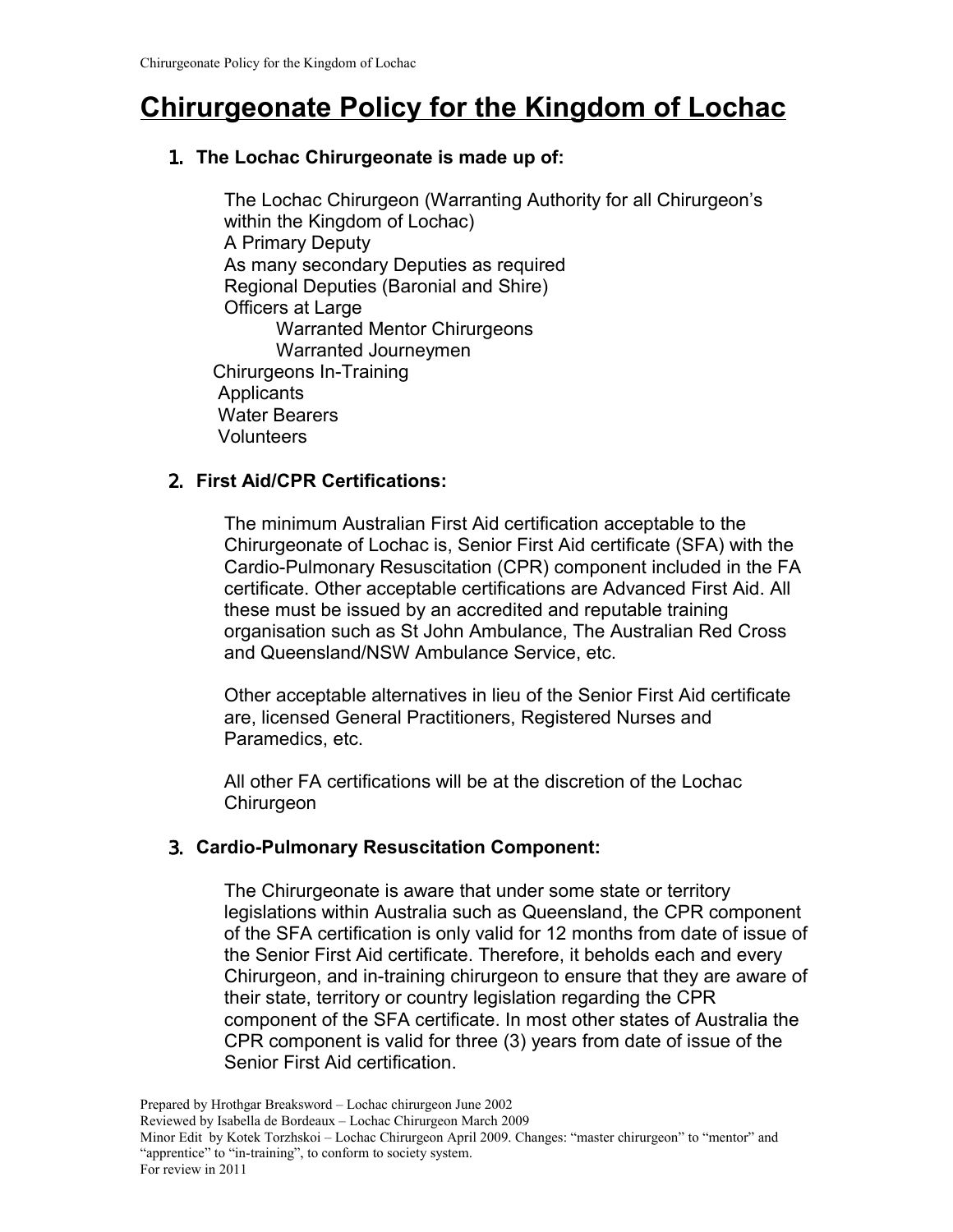# 4. **Applicants:**

All applicants wishing to join the Chirurgeonate Guild of Lochac are to meet the following criteria:

- a. Be of good standing and of legal age
- b. Hold a current SFA/CPR certificate or higher
- c. Hold current SCA membership.
- d. Willing to undertake an training period under a warranted Chirurgeon. (This may be waived at the discretion of the Lochac Chirurgeon depending on previous knowledge and experience, etc)
- e. All applicants are required to have a copy of their First Aid/ CPR certification, SCA membership, and proof of age, eg copy of birth certificate or drivers licence on file with the Lochac Chirurgeon before commencement of their training period is started.

#### 5. **in-training chirurgeons:**

All in-training Chirurgeon's within the Kingdom of Lochac are to complete a minimum of four (4) treatments or up to four (4) events as deemed necessary by the Lochac Chirurgeon in order to advance to the level of journeyman status (4 bandaids on small cuts is not enough to assess an in-training chirurgeon's knowledge and skill) During the training period a warranted Chirurgeon will assess the in-training chirurgeon on the following:

- a. Attentiveness/Responsiveness
- b. Presence of Mind/Triage ability
- c. First Aid skills
- d. Communication skills
- e. Ability to inspire confidence in casualty

No in-training Chirurgeon will operate at an SCA event unless a warranted Chirurgeon is present. *However*, in isolated areas where there is no warranted Chirurgeon, and the trainee is geographically challenged due to distance, the in-training Chirurgeon may at the discretion of the Lochac Chirurgeon complete his or her training period under the Group Seneschal and Group Marshal.

An in-training chirurgeons should also strive to learn the policies and the procedures of the Chirurgeonate, Marshalate and the Society, and be conversant with the weapon and armour standards of the Kingdom of Lochac.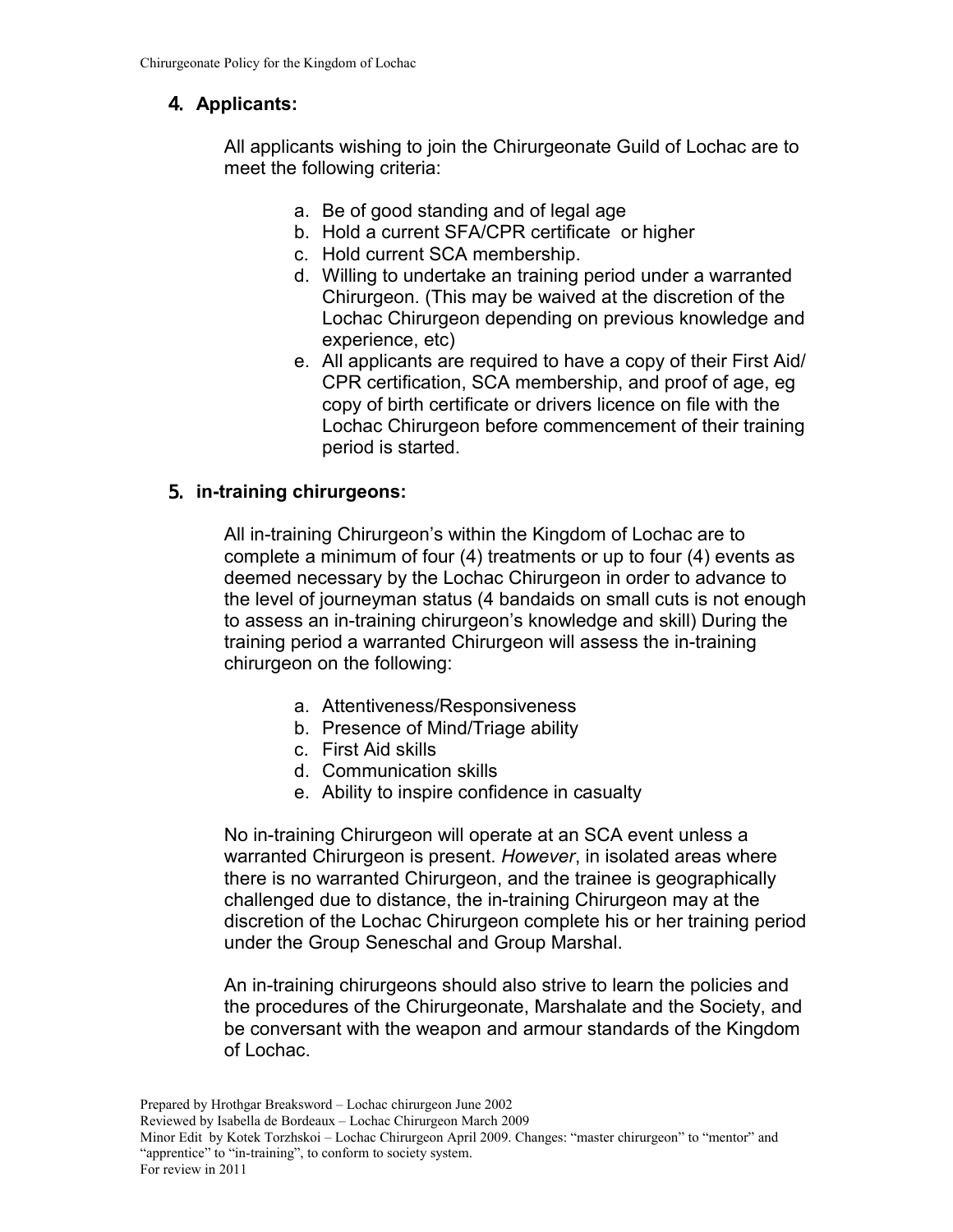#### 6. **Warranted Chirurgeon's:**

All warranted Chirurgeon's are to keep current their SFA/CPR certification or equivalent, and SCA membership in order to maintain their status on Chirurgeonate roster. Those Chirurgeon's that allow anyone of these to lapse will be placed on suspension pending renewal of their certification, and/or membership to the Lochac Chirurgeon. A Chirurgeon that is suspended cannot perform First Aid at SCA events and should not display the device of the Chirurgeonate. Any Chirurgeon that performed First Aid at SCA events whilst on suspension does so under their mundane certification, and does not have the sanction of the Chirurgeonate or SCA.

No Chirurgeon or in-training Chirurgeon will deviate from the level of First Aid training taught in Australia or New Zealand, unless the Chirurgeon is mundanely qualified to do so. In which case, they are to advise the patient of their mundane qualifications and what procedures they are about to perform. They should also advise the patient that the treatment that they are receiving is above the standard of First Aid treatment, and does not have the sanction of the Chirurgeonate or SCA.

No Chirurgeon will force their services upon any conscious casualty. If a casualty refuses First Aid treatment, the treating Chirurgeon is to document the refusal on the Chirurgeonate refusal for treatment form, and have the casualty sign it.

No Chirurgeon will treat minors unless a parent or guardian is present or a life-threatening situation exists. Unaccompanied minors are to have a minor authorisation form signed by the parent/parents or a guardian. This should be presented to the treating authority before any medical treatment can commence

#### 7. **Over the Counter Medication (OTC):**

Chirurgeon's and in-training's are not to dispense medications of any sort, unless they are mundanely qualified to do so. In which case they are to advise the casualty of their mundane qualifications, and also advise them that this is above the standard of First Aid treatment, and does not have the sanction of the Chirurgeonate or the SCA.

Chirurgeon's may however pass the medication to the casualty such as a packet of paracetamol tablets, and advise them to read the instructions on the packet before taking.

Prepared by Hrothgar Breaksword – Lochac chirurgeon June 2002 Reviewed by Isabella de Bordeaux – Lochac Chirurgeon March 2009 Minor Edit by Kotek Torzhskoi – Lochac Chirurgeon April 2009. Changes: "master chirurgeon" to "mentor" and "apprentice" to "in-training", to conform to society system. For review in 2011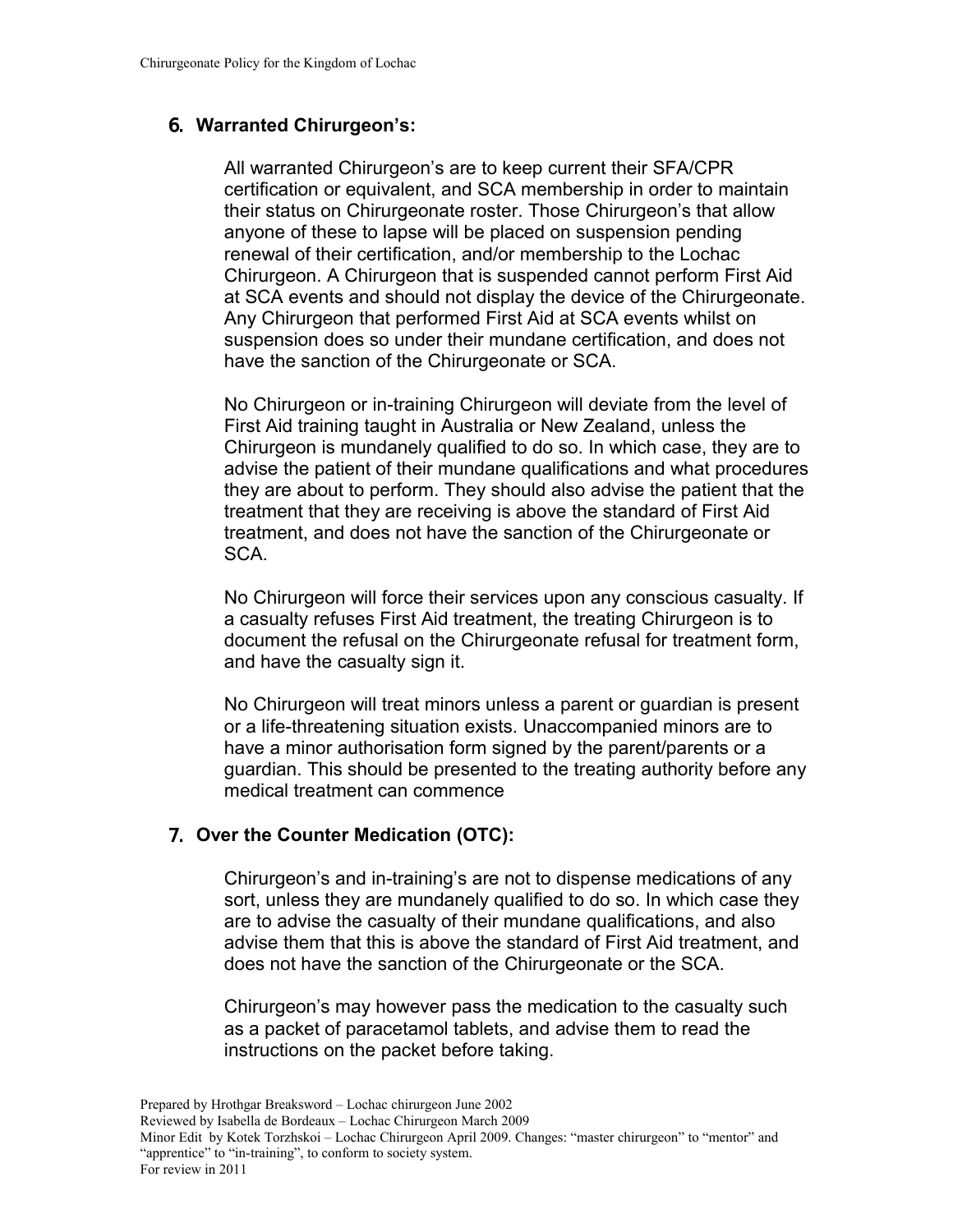Chirurgeon's may assist the patient in taking the medication; this should be done only if the patient is experiencing some difficulty.

#### 8. **Life Support Equipment:**

No Chirurgeon or in-training chirurgeon will operate or use on a casualty, life support equipment, such a Oxy-Viva, Oxy-Sock, Soft Bag Resuscitator and Defibrillator etc unless they are trained, and certified in the use of such devices.

#### 9. **Infection Control Procedures:**

The following procedures are to be adopted by all Chirurgeons and intraining chirurgeons within the Kingdom of Lochac before and after treatment:

- a. Chirurgeons and in-training chirurgeons are to wear disposable surgical gloves (latex or rubber depending on their own latex allergy or the patients) before commencing any FA treatment on a casualty, etc. This not only protects you but also protects the casualty.
- b. All blood spillages are to be cleaned up using household bleach.
- c. All contaminated dressings, disposable dressing packs, disposable gloves, etc should be placed in a bio-hazardous waste bag, and disposed of by incineration.
- d. All used sharps etc are to be placed into a sharps container and disposed of under the correct guidelines.
- e. All waste disposal bags and bins used in the Chirurgeonate are to be clearly marked indicating the type of waste that should be placed in them.
- f. All treatment tables etc, are to be washed with bleach or wiped down with alcohol wipes after use

# 10. **Record of Treatment:**

#### *Treatment Summary Sheet*:

All Chirurgeons and in-training chirurgeons are required by law to keep records of all treatment rendered by them. At the very least the report should contain the following:

- a. Name of casualty
- b. Event name, location, date and time.
- c. Nature of injury
- d. Cause of injury if known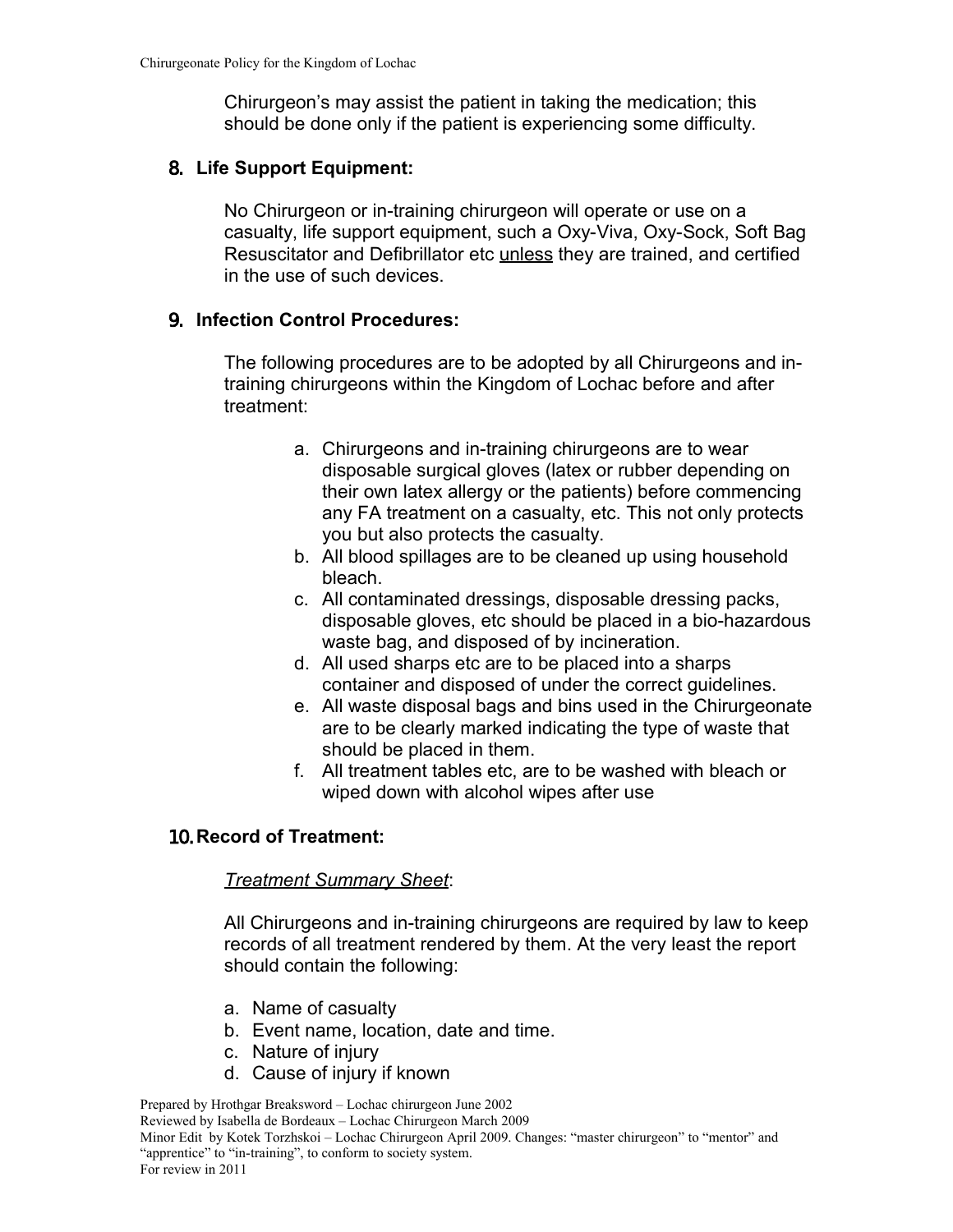- e. Treatment rendered by the Chirurgeon/First Aider
- f. Name of treating Chirurgeon/First Aider and signature

# *Universal Injury Report:*

All major injuries that require professional medical assistance by ambulance or hospital, etc are to be documented on this form. It should contain such information as:

- a. Name of casualty
- b. Event name, location, date and time.
- c. Nature of injury
- d. Cause of injury is known
- e. Witness's names, etc, and statements
- f. First Aid action carried out by treating Chirurgeon or First Aider.
- g. Treating Chirurgeon or First Aiders name
- h. Event stewards name
- i. Marshal-in-Charges name. Note: Only required if the injury is combat related

If the casualty is taken to hospital, a Hospital Treatment form should be sent with the casualty so if any further follow up treatment or orders are given by the treating hospital, the Chirurgeonate has a record of this and continuity is maintained. If the casualty refuses the recommended treatment by the hospital, a refusal of treatment form is to be filled out and signed by the casualty.

# 11. **Reporting:**

All Chirurgeons are required by the Chirurgeonate, and the SCA, to report all injuries to the Lochac Chirurgeon. This also includes injuries/illnesses at events where a Chirurgeon is not in attendance and the casualty is treated by mundane bystanders/ambulance officers and taken to hospital for further treatment. The event steward is to report to the Chirurgeonate the facts of the incident.

Reports should be broken into two (2) sectors:

- a. Combat related injuries
- b. Non-combat related injuries

Reports are to be sent as determined by the Lochac Chirurgeon.

Combat related injuries requiring the assistance of professional medical services are also to be brought to the attention of the Earl